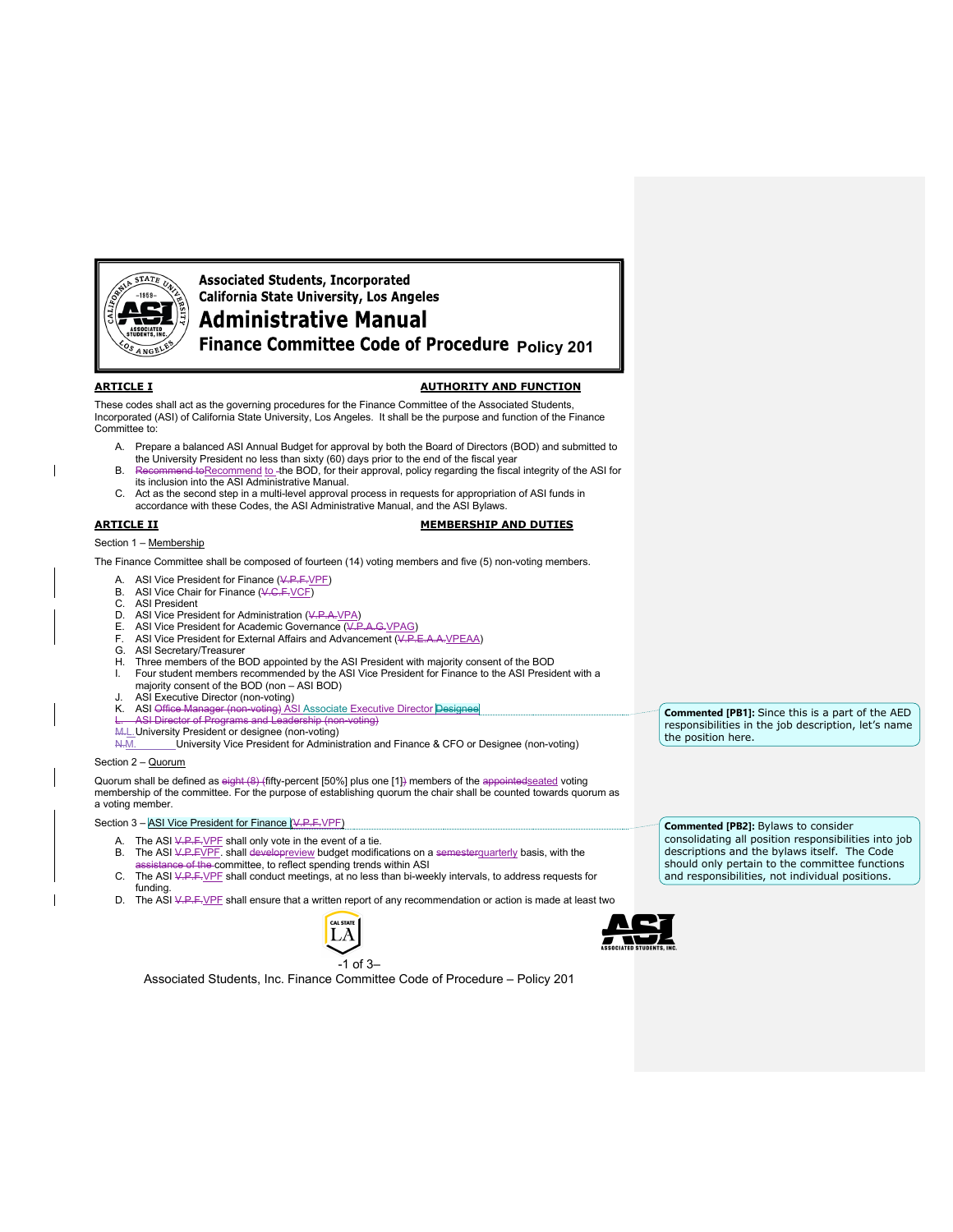(2) days prior to the next meeting of the BOD

E. The ASI V.P.F.VPF shall develop a timeline for submission of supporting documentation for the annual budget process.

- F. The ASI V.P.F.VPE shall publish <mark>via a campus wide e-mail and/or in the campus newspaper, en a quarterly.</mark><br>Dasisonce a semester, the on-campus location of where copies of the Annual Budget and the audited<br>financial stat
- G. The ASI V.P.F. VPF shall be responsible for the distribution and presentation of the bi-weekly Finance Committee report to the BOD
- H. The ASI V.P.F.VPF shall be responsible for ensuring that information regarding the annual budget process s disseminated to all recognized clubs and organizations on campus

### Section 4 - ASI Vice Chair for Finance (V.C.FVCF)

The position of V.C.F.VCF will be appointed by the BOD pursuant to Article VII, Section 5, D. of the ASI Bylaws

- A. The <del>V.C.F.VCF</del> shall be responsible for recording the minutes of the Finance Committee meetings and ensuring that those minutes are entered into the BOD minutes at its next meeting.
- 
- B. The V.C.F. shall be responsible for photocopying and filing funding proposals from clubs and organizations.<br>C.<u>B.</u>The V.C.F.VCF shall be delegated the management of club and organization funding proposals with the oversight of the V.P.F.VPF.
- <u>D.C.</u>The <del>V.C.F.</del>VCF shall be delegated the initial screening of student club/organization Request for Payment or<br>Purchase Orders (RPPs) for <del>V.P.F.</del>VPF approval.
- E.D. The V.C.F.VCF shall be a member of all Finance Sub-committees.
- F.E. The V.C.F. VCF shall act in the capacity of the ASI V.P.F. VPF when the Chairperson is absent.

## Section 5 – Removal of Appointed Members

Any appointed member may be removed from the committee for more than two (2) unexcused absences or three (3) excused absences during any one semester by recommendation of the committee chair to the ASI Executive Committee. This recommendation must be submitted in writing and approved by the committee. All removals must be reported to the BOD who can overturn by a 2/3 vote.

**ARTICLE III ADMINISTRATIVE POLICY**

# Section 1 - ASI Finance Policy

- A. The Finance Committee shall make recommendations for the modification of the ASI Administrative Manual to the BOD as it relates to ASI fiscal stewardship to ensure compliance with the rules and regulations concerning Student Body Auxiliary funds.
- B. The Vice President for Administration and Finance CFO or designee must concur with the Fiscal policy recommended by the Finance Committee to determine compliance with requirements for Student Body Auxiliary funds (Title 5, Section 89301; State Government Code, Section 16430, ABS 78.22).

### Section 2 – ASI Investment Policy

- A. The Finance Committee shall make recommendations for the modification of the ASI Administrative Manual as it relates to ASI investment strategy to the BOD to ensure compliance with the rules and regulations concerning Student Body Auxiliary funds. (Title 5, Section 23801, and 23802; State Government Code, Section 16430, ABS 78.22)
- The Vice President for Administration and Finance CFO or designee must concur with the Investment policy recommended by the Finance Committee to determine compliance with requirements for investments of student body funds (Title 5, Section 89301; State Government Code, Section 16430).

**ARTICLE IV FUNDING**

### Section 1 – Authority for Allocations

- A. The Finance Committee shall review funding proposals forwarded from the Funding Committee ever \$2,000
- and over for action with a designation of "recommend," "reject," or "no recommendation."<br>B. The Finance Committee shall <u>report all</u> funding proposals to the BOD for their review with a designation of





Associated Students, Inc. Finance Committee Code of Procedure – Policy 201

**Commented [PB3]:** Publicly notify the student body?

**Formatted:** Highlight

**Formatted:** Highlight

**Formatted:** Highlight

**Formatted:** Highlight

**Formatted:** Highlight

**Commented [PB4]:** Agree that this is not necessary as the Finance Committee minutes are posted on the website and available. Maybe just require the VPF to provide a financial report to BOD every month?

**Formatted:** Highlight

**Formatted:** Highlight